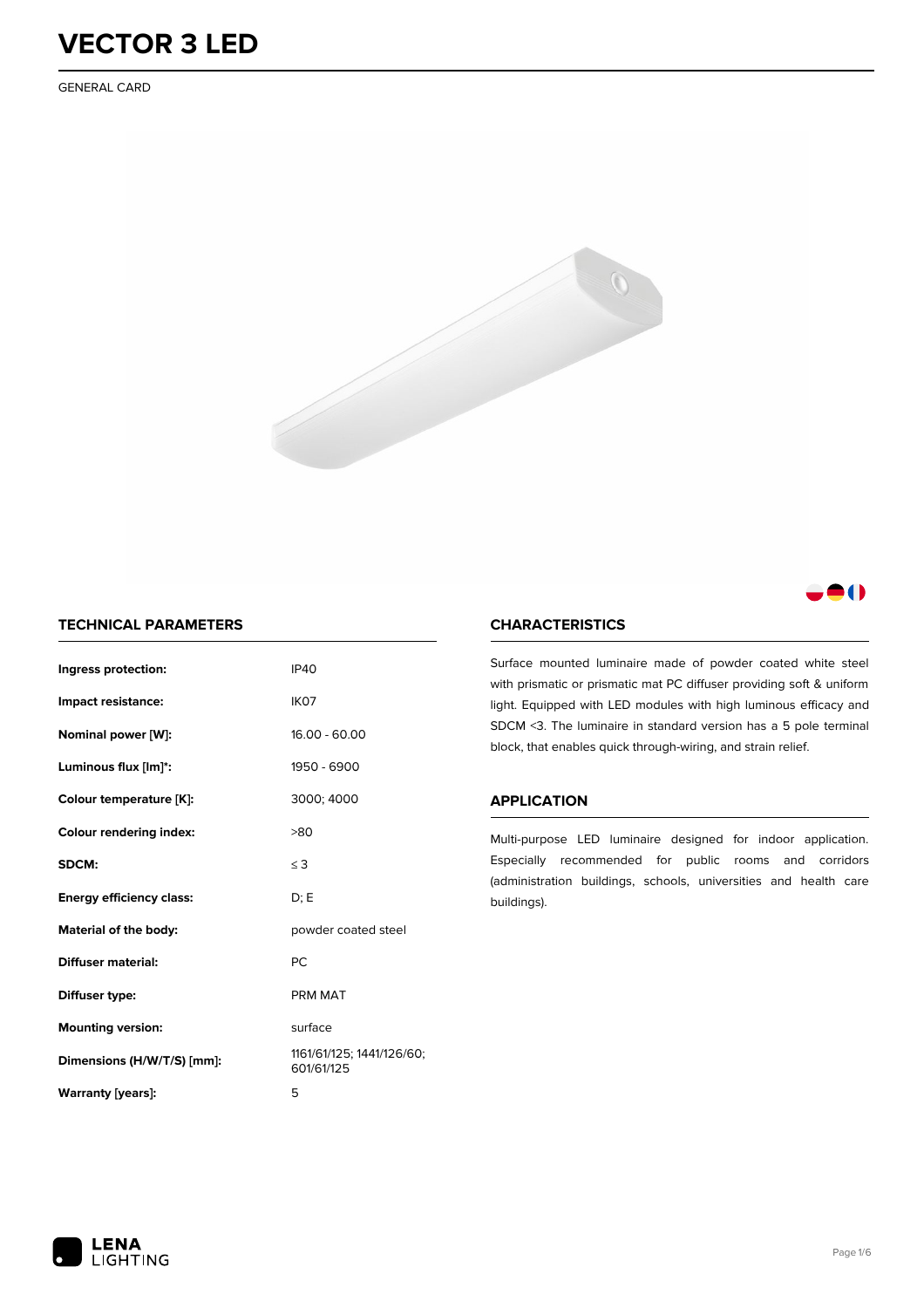GENERAL CARD

### **AVAILABLE VERSIONS**

 $\sum_{n=1}^{\infty}$  Click index >>, to see details

#### VECTOR 3 LED 16W

| Nominal<br>power [W] | Colour<br>temperature<br>[K] | Luminous<br>flux $[Im]^*$ | <b>Diffuser</b><br>type | Motion<br>sensor | Corridor<br>function | <b>DIMM</b><br>DALI | Through<br>wiring | Emergency<br>lighting [h] | Dimensions<br>$(H/W/T/S)$ [mm] | Energy<br>efficiency class | Index        |
|----------------------|------------------------------|---------------------------|-------------------------|------------------|----------------------|---------------------|-------------------|---------------------------|--------------------------------|----------------------------|--------------|
| 16                   | 3000                         | 1950                      | PRM<br>MAT              |                  |                      |                     |                   |                           | 601/61/125                     | E                          | > 661228     |
| 16                   | 4000                         | 2100                      | PRM<br>MAT              |                  |                      |                     |                   |                           | 601/61/125                     | E                          | $\gg$ 661211 |
| 16                   | 3000                         | 1950                      | PRM<br>MAT              | yes              |                      |                     |                   |                           | 601/61/125                     | E                          | > 661389     |
| 16                   | 4000                         | 2100                      | <b>PRM</b><br>MAT       | yes              |                      |                     |                   |                           | 601/61/125                     | E                          | > 661372     |
| 16                   | 3000                         | 1950                      | PRM<br>MAT              |                  |                      | yes                 |                   |                           | 601/61/125                     | E                          | > 661501     |
| 16                   | 4000                         | 2100                      | PRM<br>MAT              |                  |                      | yes                 |                   |                           | 601/61/125                     | E                          | > 661495     |
| 16                   | 3000                         | 1950                      | PRM<br>MAT              | yes              | yes                  | yes                 |                   |                           | 601/61/125                     | E                          | > 661624     |
| 16                   | 4000                         | 2100                      | PRM<br><b>MAT</b>       | yes              | yes                  | yes                 |                   |                           | 601/61/125                     | Ε                          | $\gg$ 661617 |

### VECTOR 3 LED 24W

| Nominal<br>power [W] | Colour<br>temperature<br>[K] | Luminous<br>flux $[Im]^*$ | Diffuser<br>type  | Motion<br>sensor | Corridor<br>function | <b>DIMM</b><br>DALI | Through<br>wirina | Emergency<br>lighting [h] | <b>Dimensions</b><br>$(H/W/T/S)$ [mm] | Energy<br>efficiency class | Index        |
|----------------------|------------------------------|---------------------------|-------------------|------------------|----------------------|---------------------|-------------------|---------------------------|---------------------------------------|----------------------------|--------------|
| 24                   | 3000                         | 2600                      | PRM<br>MAT        |                  |                      |                     |                   |                           | 601/61/125                            | E                          | > 661266     |
| 24                   | 4000                         | 2750                      | <b>PRM</b><br>MAT |                  |                      |                     |                   |                           | 601/61/125                            | E                          | > 661259     |
| 24                   | 3000                         | 2600                      | PRM<br>MAT        | yes              |                      |                     |                   |                           | 601/61/125                            | E                          | > 661402     |
| 24                   | 4000                         | 2750                      | PRM<br>MAT        | yes              |                      |                     |                   |                           | 601/61/125                            | E                          | > 661396     |
| 24                   | 3000                         | 2600                      | PRM<br>MAT        |                  |                      | yes                 |                   |                           | 601/61/125                            | E                          | > 661525     |
| 24                   | 4000                         | 2750                      | PRM<br>MAT        |                  |                      | yes                 |                   |                           | 601/61/125                            | E                          | > 661518     |
| 24                   | 3000                         | 2600                      | PRM<br>MAT        | yes              | yes                  | yes                 |                   |                           | 601/61/125                            | E                          | > 661648     |
| 24                   | 4000                         | 2750                      | PRM<br>MAT        | yes              | yes                  | yes                 |                   |                           | 601/61/125                            | E                          | $\ge 661631$ |

#### VECTOR 3 LED 32W

| Nominal<br>power [W] | Colour<br>temperature<br>[K] | Luminous<br>flux $[Im]^*$ | <b>Diffuser</b><br>type | Motion<br>sensor | Corridor<br>function | <b>DIMM</b><br>DALI | Throuah<br>wiring | Emergency<br>lighting [h] | Dimensions<br>$(H/W/T/S)$ [mm] | Energy<br>efficiency class | Index |
|----------------------|------------------------------|---------------------------|-------------------------|------------------|----------------------|---------------------|-------------------|---------------------------|--------------------------------|----------------------------|-------|
|----------------------|------------------------------|---------------------------|-------------------------|------------------|----------------------|---------------------|-------------------|---------------------------|--------------------------------|----------------------------|-------|

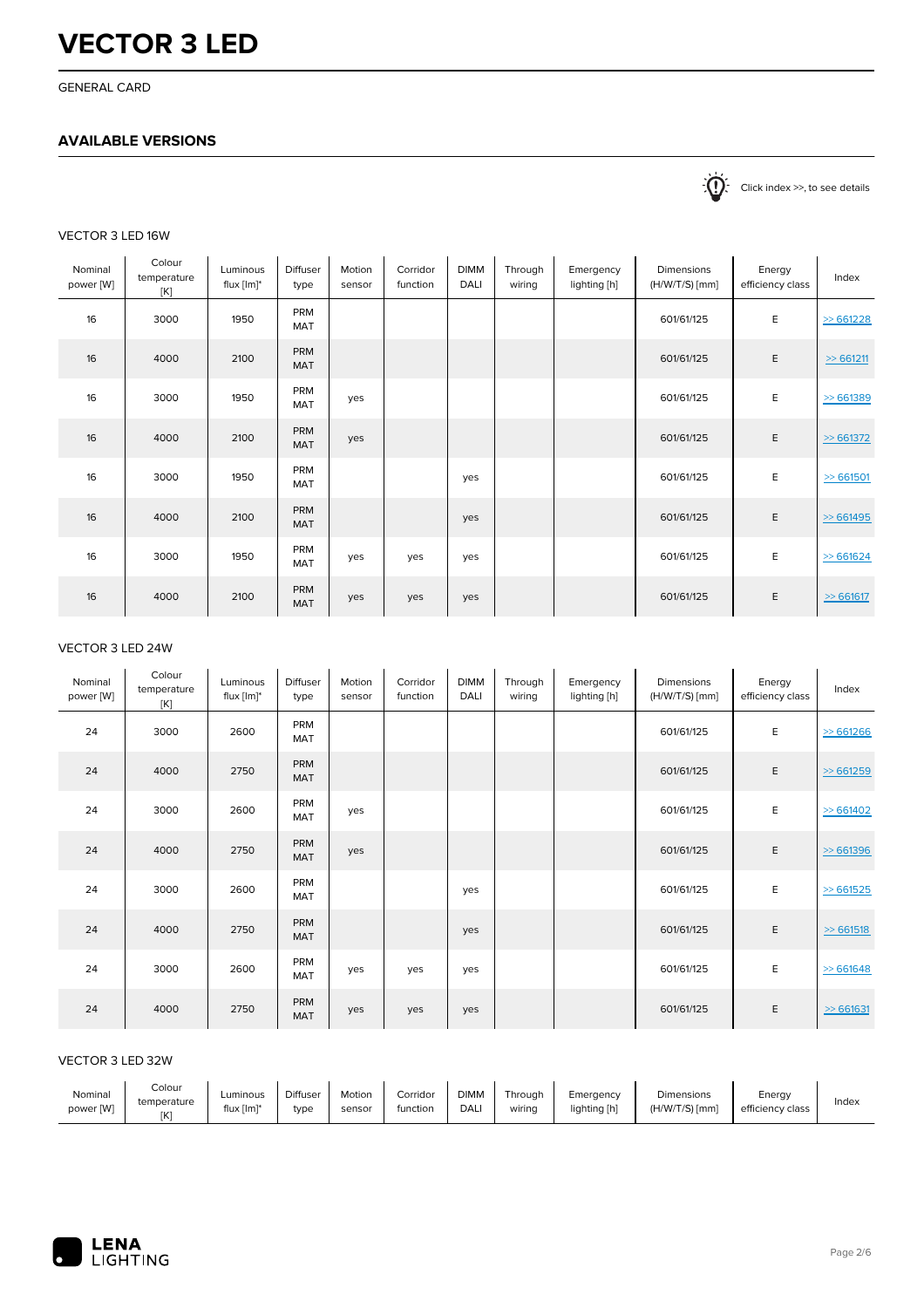#### GENERAL CARD

| Nominal<br>power [W] | Colour<br>temperature<br>[K] | Luminous<br>flux $[Im]^*$ | Diffuser<br>type  | Motion<br>sensor | Corridor<br>function | <b>DIMM</b><br>DALI | Through<br>wiring | Emergency<br>lighting [h] | Dimensions<br>$(H/W/T/S)$ [mm] | Energy<br>efficiency class | Index        |
|----------------------|------------------------------|---------------------------|-------------------|------------------|----------------------|---------------------|-------------------|---------------------------|--------------------------------|----------------------------|--------------|
| 32                   | 3000                         | 3850                      | PRM<br>MAT        |                  |                      |                     |                   |                           | 1161/61/125                    | E                          | > 661242     |
| 32                   | 3000                         | 3850                      | PRM<br>MAT        |                  |                      |                     |                   | 3                         | 1161/61/125                    | E                          | $\gg$ 661747 |
| 32                   | 4000                         | 4150                      | PRM<br>MAT        |                  |                      |                     |                   | 3                         | 1161/61/125                    | E                          | $\ge 661730$ |
| 32                   | 3000                         | 3850                      | PRM<br><b>MAT</b> |                  |                      |                     | LS <sub>2</sub>   |                           | 1161/61/125                    | $\mathsf E$                | > 661822     |
| 32                   | 4000                         | 4150                      | PRM<br>MAT        |                  |                      |                     | LS <sub>2</sub>   |                           | 1161/61/125                    | E                          | > 661815     |
| 32                   | 3000                         | 3850                      | PRM<br>MAT        | yes              |                      |                     |                   |                           | 1161/61/125                    | E                          | > 661426     |
| 32                   | 4000                         | 4150                      | PRM<br>MAT        | yes              |                      |                     |                   |                           | 1161/61/125                    | E                          | > 661419     |
| 32                   | 3000                         | 3850                      | PRM<br>MAT        |                  |                      | yes                 |                   |                           | 1161/61/125                    | $\mathsf E$                | > 661549     |
| 32                   | 4000                         | 4150                      | PRM<br>MAT        |                  |                      | yes                 |                   |                           | 1161/61/125                    | E                          | $\ge 661532$ |
| 32                   | 4000                         | 4150                      | PRM<br><b>MAT</b> |                  |                      |                     |                   |                           | 1161/61/125                    | E                          | > 661235     |
| 32                   | 3000                         | 3850                      | PRM<br>MAT        | yes              | yes                  | yes                 |                   |                           | 1161/61/125                    | E                          | > 661662     |
| 32                   | 4000                         | 4150                      | PRM<br>MAT        | yes              | yes                  | yes                 |                   |                           | 1161/61/125                    | E                          | > 661655     |

#### VECTOR 3 LED 40W

| Nominal<br>power [W] | Colour<br>temperature<br>[K] | Luminous<br>flux $[Im]^*$ | <b>Diffuser</b><br>type | Motion<br>sensor | Corridor<br>function | <b>DIMM</b><br><b>DALI</b> | Through<br>wiring | Emergency<br>lighting [h] | <b>Dimensions</b><br>$(H/W/T/S)$ [mm] | Energy<br>efficiency class | Index        |
|----------------------|------------------------------|---------------------------|-------------------------|------------------|----------------------|----------------------------|-------------------|---------------------------|---------------------------------------|----------------------------|--------------|
| 40                   | 3000                         | 4700                      | PRM<br>MAT              |                  |                      |                            |                   |                           | 1441/126/60                           | E                          | > 661365     |
| 40                   | 4000                         | 5100                      | PRM<br><b>MAT</b>       |                  |                      |                            |                   |                           | 1441/126/60                           | D                          | > 661358     |
| 40                   | 3000                         | 4700                      | PRM<br><b>MAT</b>       |                  |                      |                            |                   | 3                         | 1441/126/60                           | Е                          | > 661785     |
| 40                   | 4000                         | 5100                      | PRM<br><b>MAT</b>       |                  |                      |                            |                   | 3                         | 1441/126/60                           | D                          | > 661778     |
| 40                   | 3000                         | 4700                      | PRM<br><b>MAT</b>       |                  |                      |                            | LS <sub>2</sub>   |                           | 1441/126/60                           | E                          | > 661860     |
| 40                   | 4000                         | 5100                      | PRM<br><b>MAT</b>       |                  |                      |                            | LS <sub>2</sub>   |                           | 1441/126/60                           | D                          | > 661853     |
| 40                   | 3000                         | 4700                      | PRM<br>MAT              | yes              |                      |                            |                   |                           | 1441/126/60                           | E                          | $\ge 661464$ |
| 40                   | 4000                         | 5100                      | PRM<br><b>MAT</b>       | yes              |                      |                            |                   |                           | 1441/126/60                           | D                          | $\ge 661457$ |
| 40                   | 4000                         | 5100                      | PRM<br>MAT              |                  |                      | yes                        |                   |                           | 1441/126/60                           | D                          | $\ge 661570$ |
| 40                   | 3000                         | 4700                      | PRM<br><b>MAT</b>       | yes              | yes                  | yes                        |                   |                           | 1441/126/60                           | E                          | $\ge 661709$ |

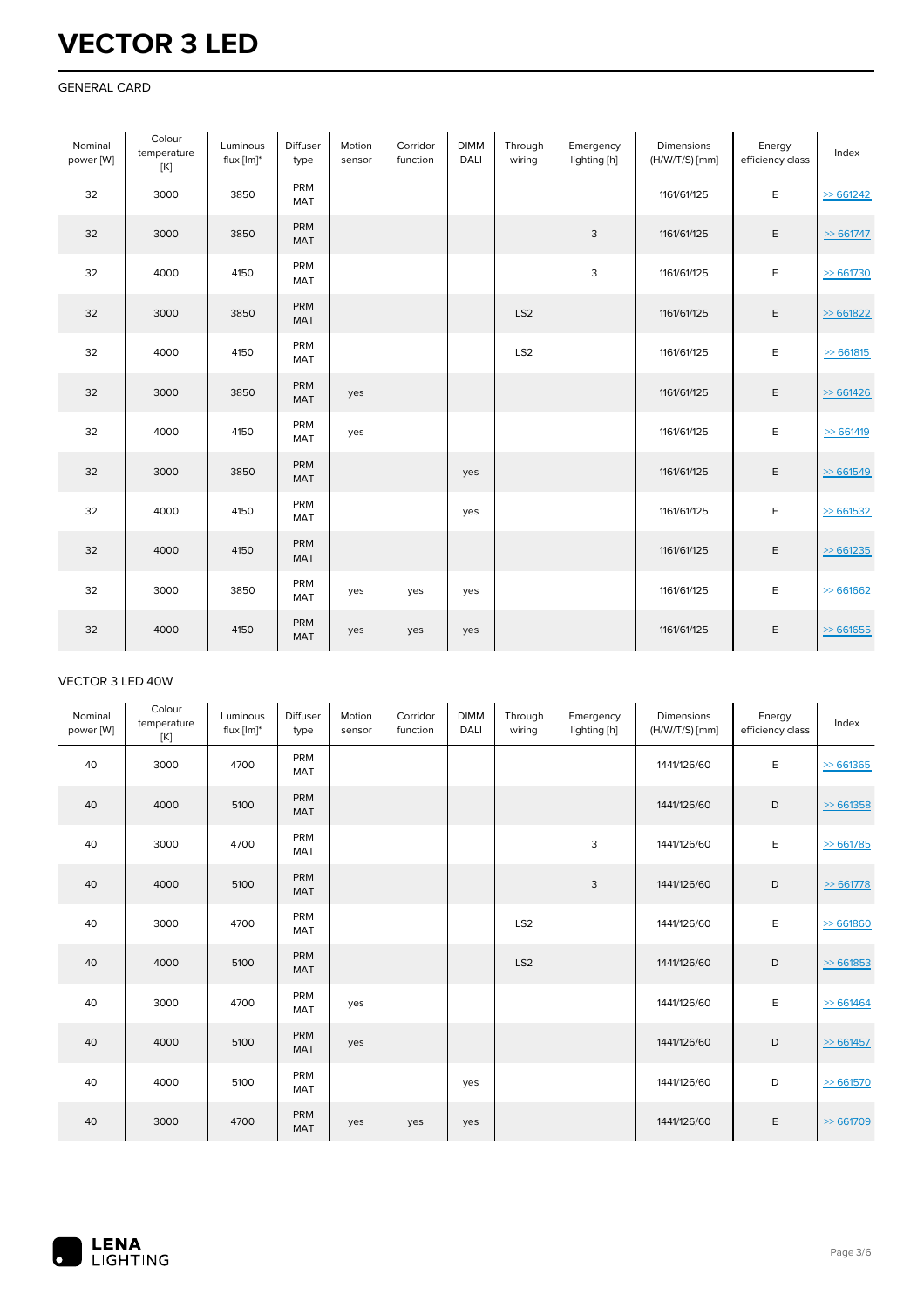#### GENERAL CARD

| Nominal<br>power [W] | Colour<br>temperature<br>[K] | Luminous<br>flux $[Im]^*$ | <b>Diffuser</b><br>type | Motion<br>sensor | Corridor<br>function | <b>DIMM</b><br><b>DALI</b> | Through<br>wirina | Emergency<br>lighting [h] | <b>Dimensions</b><br>$(H/W/T/S)$ [mm] | Energy<br>efficiency class | Index    |
|----------------------|------------------------------|---------------------------|-------------------------|------------------|----------------------|----------------------------|-------------------|---------------------------|---------------------------------------|----------------------------|----------|
| 40                   | 4000                         | 5100                      | PRM<br><b>MAT</b>       | yes              | ves                  | ves                        |                   |                           | 1441/126/60                           | u                          | > 661693 |

#### VECTOR 3 LED 48W

| Nominal<br>power [W] | Colour<br>temperature<br>[K] | Luminous<br>flux [lm]* | Diffuser<br>type  | Motion<br>sensor | Corridor<br>function | <b>DIMM</b><br>DALI | Through<br>wiring | Emergency<br>lighting [h] | Dimensions<br>(H/W/T/S) [mm] | Energy<br>efficiency class | Index        |
|----------------------|------------------------------|------------------------|-------------------|------------------|----------------------|---------------------|-------------------|---------------------------|------------------------------|----------------------------|--------------|
| 48                   | 3000                         | 5300                   | PRM<br>MAT        |                  |                      |                     |                   |                           | 1161/61/125                  | E                          | > 661280     |
| 48                   | 3000                         | 5300                   | PRM<br>MAT        |                  |                      |                     |                   | 3                         | 1161/61/125                  | E                          | $\ge 661761$ |
| 48                   | 4000                         | 5700                   | PRM<br><b>MAT</b> |                  |                      |                     |                   | 3                         | 1161/61/125                  | E                          | $\gg 661754$ |
| 48                   | 3000                         | 5300                   | PRM<br>MAT        |                  |                      |                     | LS <sub>2</sub>   |                           | 1161/61/125                  | E                          | > 661846     |
| 48                   | 4000                         | 5700                   | <b>PRM</b><br>MAT |                  |                      |                     | LS <sub>2</sub>   |                           | 1161/61/125                  | E                          | > 661839     |
| 48                   | 3000                         | 5300                   | PRM<br>MAT        | yes              |                      |                     |                   |                           | 1161/61/125                  | E                          | > 661440     |
| 48                   | 4000                         | 5700                   | PRM<br><b>MAT</b> | yes              |                      |                     |                   |                           | 1161/61/125                  | Ε                          | $\ge 661433$ |
| 48                   | 3000                         | 5300                   | PRM<br>MAT        |                  |                      | yes                 |                   |                           | 1161/61/125                  | E                          | > 661563     |
| 48                   | 4000                         | 5700                   | PRM<br>MAT        |                  |                      | yes                 |                   |                           | 1161/61/125                  | E                          | > 661556     |
| 48                   | 4000                         | 5700                   | PRM<br>MAT        |                  |                      |                     |                   |                           | 1161/61/125                  | E                          | > 661273     |
| 48                   | 3000                         | 5300                   | PRM<br>MAT        | yes              | yes                  | yes                 |                   |                           | 1161/61/125                  | E                          | > 661686     |
| 48                   | 4000                         | 5700                   | PRM<br>MAT        | yes              | yes                  | yes                 |                   |                           | 1161/61/125                  | E                          | $\ge 661679$ |

#### VECTOR 3 LED 60W

| Nominal<br>power [W] | Colour<br>temperature<br>[K] | Luminous<br>flux $[Im]^*$ | <b>Diffuser</b><br>type  | Motion<br>sensor | Corridor<br>function | <b>DIMM</b><br>DALI | Through<br>wiring | Emergency<br>lighting [h] | <b>Dimensions</b><br>$(H/W/T/S)$ [mm] | Energy<br>efficiency class | Index        |
|----------------------|------------------------------|---------------------------|--------------------------|------------------|----------------------|---------------------|-------------------|---------------------------|---------------------------------------|----------------------------|--------------|
| 60                   | 3000                         | 6400                      | <b>PRM</b><br><b>MAT</b> |                  |                      |                     |                   |                           | 1441/126/60                           | E                          | > 661341     |
| 60                   | 4000                         | 6900                      | PRM<br>MAT               |                  |                      |                     |                   |                           | 1441/126/60                           | E                          | $\gg$ 661334 |
| 60                   | 3000                         | 6400                      | <b>PRM</b><br><b>MAT</b> |                  |                      |                     |                   | 3                         | 1441/126/60                           | E                          | $\ge 661808$ |
| 60                   | 4000                         | 6900                      | <b>PRM</b><br>MAT        |                  |                      |                     |                   | 3                         | 1441/126/60                           | E                          | $\ge 661792$ |
| 60                   | 3000                         | 6400                      | PRM<br>MAT               |                  |                      |                     | LS <sub>2</sub>   |                           | 1441/126/60                           | E                          | > 661884     |
| 60                   | 4000                         | 6900                      | PRM<br><b>MAT</b>        |                  |                      |                     | LS <sub>2</sub>   |                           | 1441/126/60                           | E                          | $\ge 661877$ |

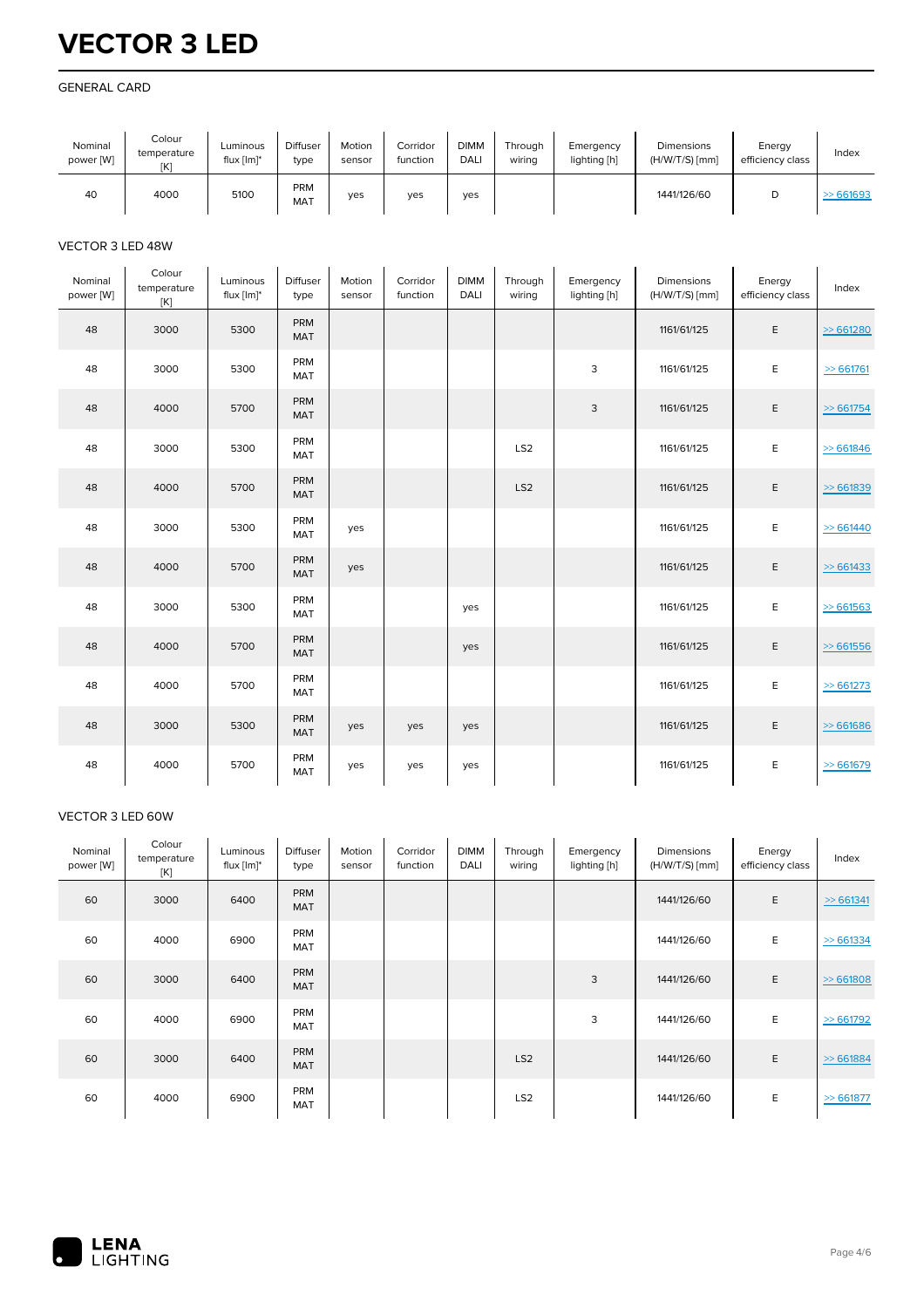#### GENERAL CARD

| Nominal<br>power [W] | Colour<br>temperature<br>[K] | Luminous<br>flux $[Im]^*$ | <b>Diffuser</b><br>type  | Motion<br>sensor | Corridor<br>function | <b>DIMM</b><br>DALI | Through<br>wiring | Emergency<br>lighting [h] | Dimensions<br>$(H/W/T/S)$ [mm] | Energy<br>efficiency class | Index        |
|----------------------|------------------------------|---------------------------|--------------------------|------------------|----------------------|---------------------|-------------------|---------------------------|--------------------------------|----------------------------|--------------|
| 60                   | 3000                         | 6400                      | <b>PRM</b><br><b>MAT</b> | yes              |                      |                     |                   |                           | 1441/126/60                    | E                          | > 661488     |
| 60                   | 4000                         | 6900                      | PRM<br><b>MAT</b>        | yes              |                      |                     |                   |                           | 1441/126/60                    | E                          | $\gg$ 661471 |
| 60                   | 3000                         | 6400                      | PRM<br><b>MAT</b>        |                  |                      | yes                 |                   |                           | 1441/126/60                    | E                          | > 661600     |
| 60                   | 4000                         | 6900                      | <b>PRM</b><br>MAT        |                  |                      | yes                 |                   |                           | 1441/126/60                    | E                          | > 661594     |
| 60                   | 3000                         | 6400                      | <b>PRM</b><br><b>MAT</b> | yes              | yes                  | yes                 |                   |                           | 1441/126/60                    | E                          | > 661723     |
| 60                   | 4000                         | 6900                      | PRM<br><b>MAT</b>        | yes              | yes                  | yes                 |                   |                           | 1441/126/60                    | E                          | $\gg$ 661716 |